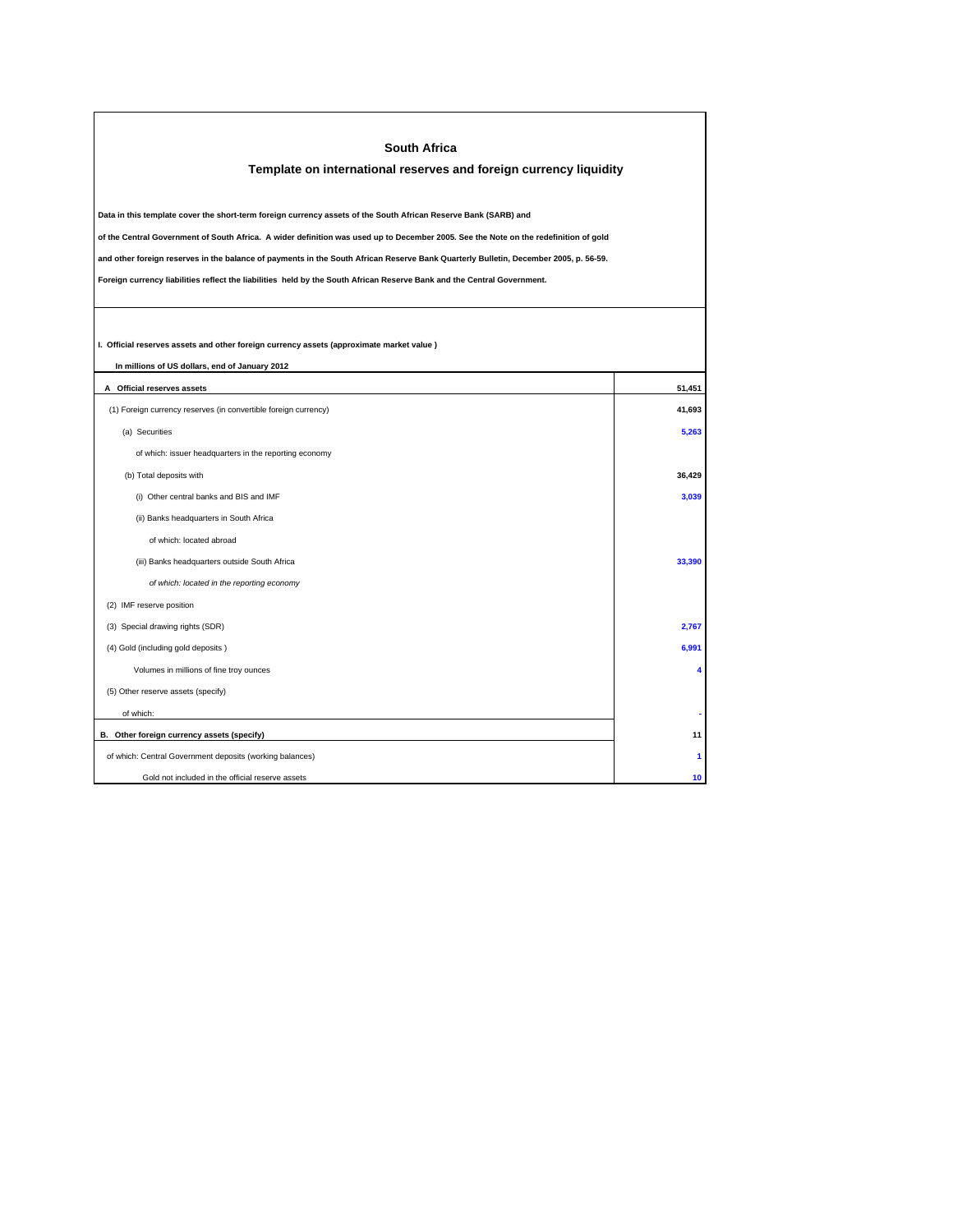| In millions of US dollars, end of November 2011                                                                                                                      |                                                |               |                                            |                                        |
|----------------------------------------------------------------------------------------------------------------------------------------------------------------------|------------------------------------------------|---------------|--------------------------------------------|----------------------------------------|
|                                                                                                                                                                      | Maturity Breakdown(residual maturity)<br>Total |               |                                            |                                        |
|                                                                                                                                                                      | Up to one<br>year                              | Up to 1 month | More than 1<br>month and up to<br>3 months | More than 3 months<br>and up to 1 year |
| 1. Foreign currency loans, securities and deposits                                                                                                                   |                                                |               |                                            |                                        |
| of which: SARB                                                                                                                                                       |                                                |               |                                            |                                        |
| Outflows (-)<br>Principal                                                                                                                                            |                                                |               |                                            |                                        |
| $(-)$<br>Interest                                                                                                                                                    |                                                |               |                                            |                                        |
| Inflows $(+)$<br>Principal                                                                                                                                           |                                                |               |                                            |                                        |
| Interest<br>$(+)$                                                                                                                                                    |                                                |               |                                            |                                        |
| <b>Central Government</b>                                                                                                                                            |                                                |               |                                            |                                        |
| Outflows (-)<br>Principal                                                                                                                                            | $-1,448$                                       | -5            | $-1,130$                                   | $-313$                                 |
| $(-)$<br>Interest                                                                                                                                                    | $-776$                                         | $-1$          | $-212$                                     | $-563$                                 |
| Inflows $(+)$<br>Principal                                                                                                                                           |                                                |               |                                            |                                        |
| Interest<br>$(+)$                                                                                                                                                    |                                                |               |                                            |                                        |
| 2. Aggregate short and long positions in forwards and futures in foreign currencies vis-à-vis<br>the domestic currency (including the forward leg of currency swaps) |                                                |               |                                            |                                        |
| (a) Short positions (-) (Net per period)                                                                                                                             | -3                                             | $-3$          |                                            |                                        |
| (b) Long positions (+) (Net per period)                                                                                                                              | 6,555                                          | 991           | 2,295                                      | 3,270                                  |
| 3 Other (specify)                                                                                                                                                    | $\mathbf{1}$                                   | 1             | $\pmb{0}$                                  |                                        |
| (a) Other accounts payable (-) (Net per period)                                                                                                                      | J.                                             |               |                                            |                                        |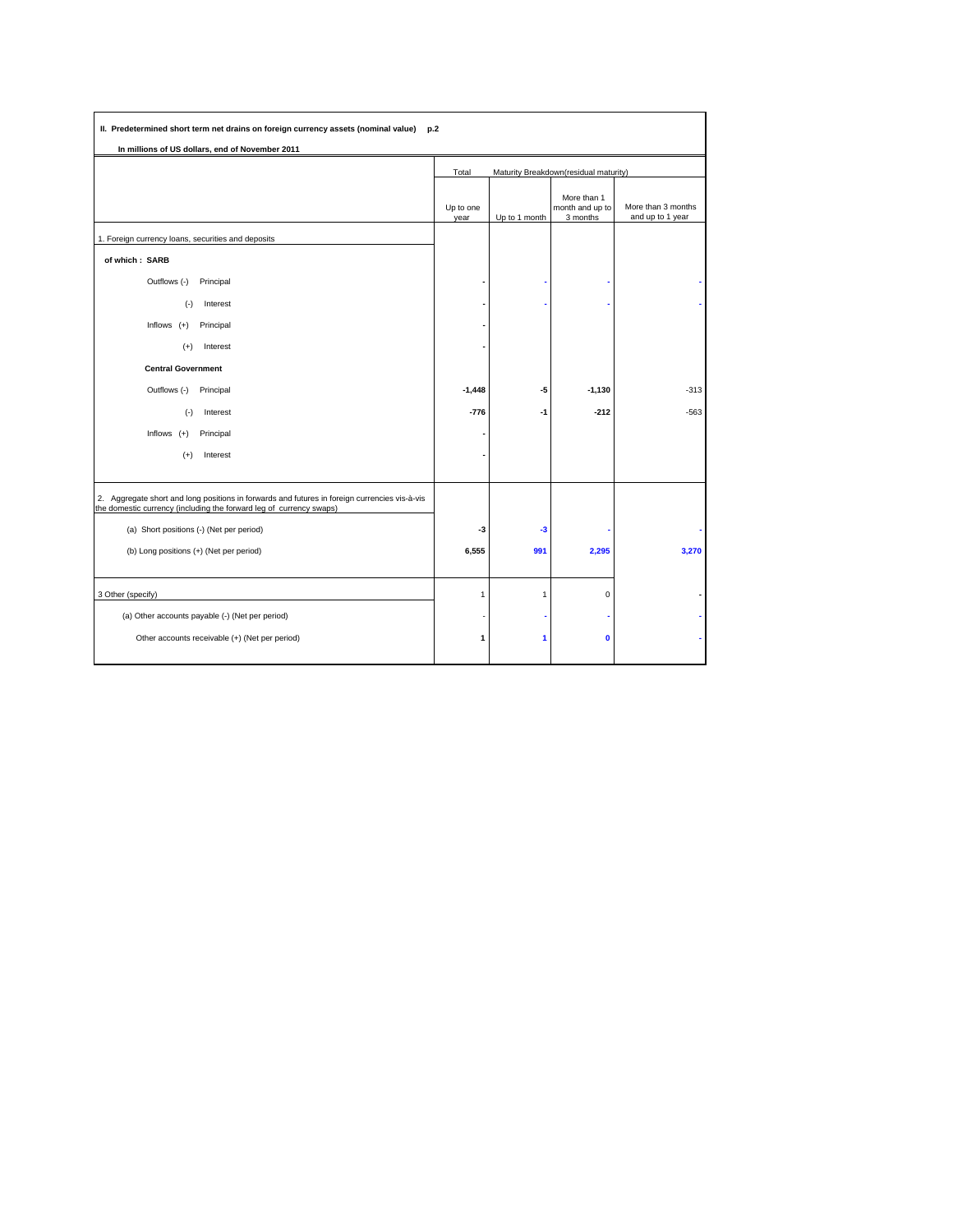| In millions of US dollars, end of November 2011                                                                                                                                               |              |                                        |                                            |                                        |  |
|-----------------------------------------------------------------------------------------------------------------------------------------------------------------------------------------------|--------------|----------------------------------------|--------------------------------------------|----------------------------------------|--|
|                                                                                                                                                                                               | Total        | Maturity breakdown (residual maturity) |                                            |                                        |  |
|                                                                                                                                                                                               | Up to 1 year | Up to 1 month                          | More than 1<br>month and up to<br>3 months | More than 3 months<br>and up to 1 year |  |
| 1. Contingent liabilities in foreign currency                                                                                                                                                 |              |                                        |                                            |                                        |  |
| (a) Collateral guarantees on debt falling due within 1 year                                                                                                                                   |              |                                        |                                            |                                        |  |
| (b) Other contingent liabilities                                                                                                                                                              | $-78$        | $-16$                                  | $-14$                                      | $-48$                                  |  |
| of which: Central Government                                                                                                                                                                  |              |                                        |                                            |                                        |  |
| Principal                                                                                                                                                                                     | $-65$        | $-15$                                  | $-13$                                      | $-38$                                  |  |
| Interest                                                                                                                                                                                      | $-13$        | $-2$                                   | $-1$                                       | $-10$                                  |  |
| 2. Foreign currency securities issued with embedded options (puttable bonds)<br>3. Undrawn, unconditional credit lines provided by<br>(a) other central banks and international organisations |              |                                        |                                            |                                        |  |
| $BIS (+)$<br>$IMF (+)$<br>(b) banks and other financial institutions headquartered in South Africa                                                                                            |              |                                        |                                            |                                        |  |
| (c) banks and other financial institutions headquartered outside South Africa (+)                                                                                                             |              |                                        |                                            |                                        |  |
| 4. Aggregate short and long positions of options in foreign vis-à-vis the domestic currency<br>(a)<br>Short positions<br>(i) Bought puts<br>(ii) Written puts                                 |              |                                        |                                            |                                        |  |
| (b)<br>Long positions<br>(i) Bought puts                                                                                                                                                      |              |                                        |                                            |                                        |  |